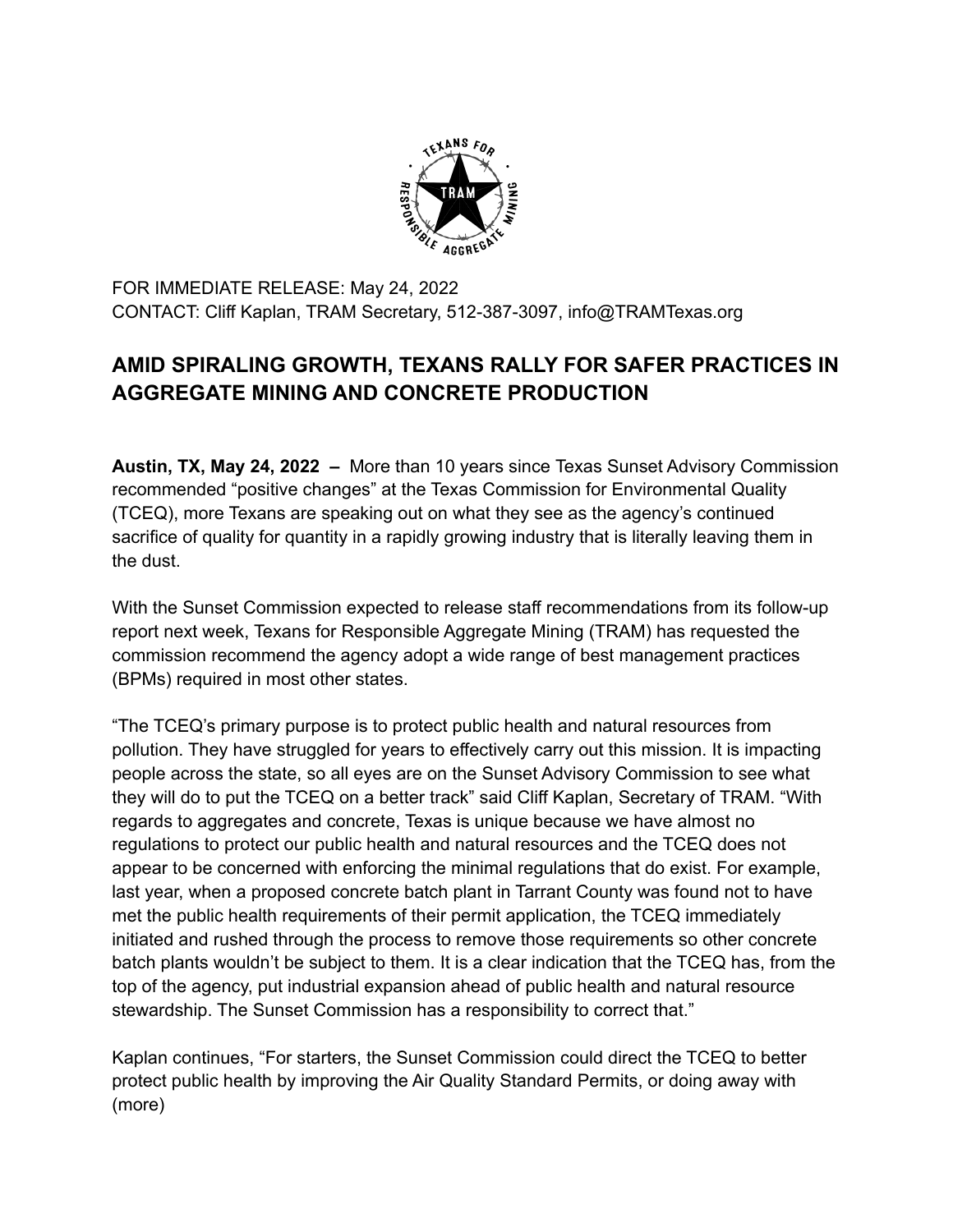them entirely. These are essentially rubber-stamp permits and they do not account for the dangerous effects of multiple polluters piling up at the same place. In other words, the TCEQ grants each permit to pollute the air, without considering how much pollution there already is in that location. The results can be disastrous for people living in the area."

Other TRAM recommendations to the commission include:

- Ensuring more predictability and transparency in TCEQ's enforcement process, including a requirement for air quality monitoring wherever they issue a permit to pollute.
- Requiring operators of quarries and gravel and sand mines to do reclamation. That is, to restore their mined properties to a safe and usable condition when they are done mining an area, just like they do in most other states.
- Setting standards for water recycling, as aggregates operations are major consumers of the state's limited water resources, even though more water-friendly technologies and techniques are available.

Gunter, a small town outside of Sherman, has 11 permitted concrete batch plants. Each morning, two-ton gravel trucks barrel past schools and residences on roads never designed to handle the estimated 3,500 daily trips servicing the plants.

"Our local air quality is severely compromised by the clusters of concrete plants in Gunter. Each plant is presumed to be following the standard air permit, but TCEQ isn't considering how many potential polluters they've allowed at the same address in our town. The permits also do not account for all of the pollution coming from the endless stream of trucks traveling to and from the plants, passing in very close proximity to our schools." said Deirdre Diamond, a Registered Respiratory Therapist with Gunter Clean Air, a member group of TRAM. "All of the pollution makes this community less safe, particularly for our children, elderly, and anyone suffering from chronic respiratory conditions."

"The continuous threats to our air quality left us with no choice, but to hire a professional consultant who quantified the pollution emitted by multiple batch plants operating at the 873 Wall Street site," she explains. "The numbers that resulted from this study were alarming and show that TCEQ is not concerned about or monitoring cumulative impact. Unfortunately, the TCEQ treats these plants like they are operating alone, when they clearly aren't, resulting in significant risk to our community."

Recently, a new batch plant submitted an application to start operations in close proximity to the other 11 plants. Gunter Clean Air requested that State Senator Drew Springer, who represents the district, submit a public hearing request on behalf of his constituents. He denied the request.

(more)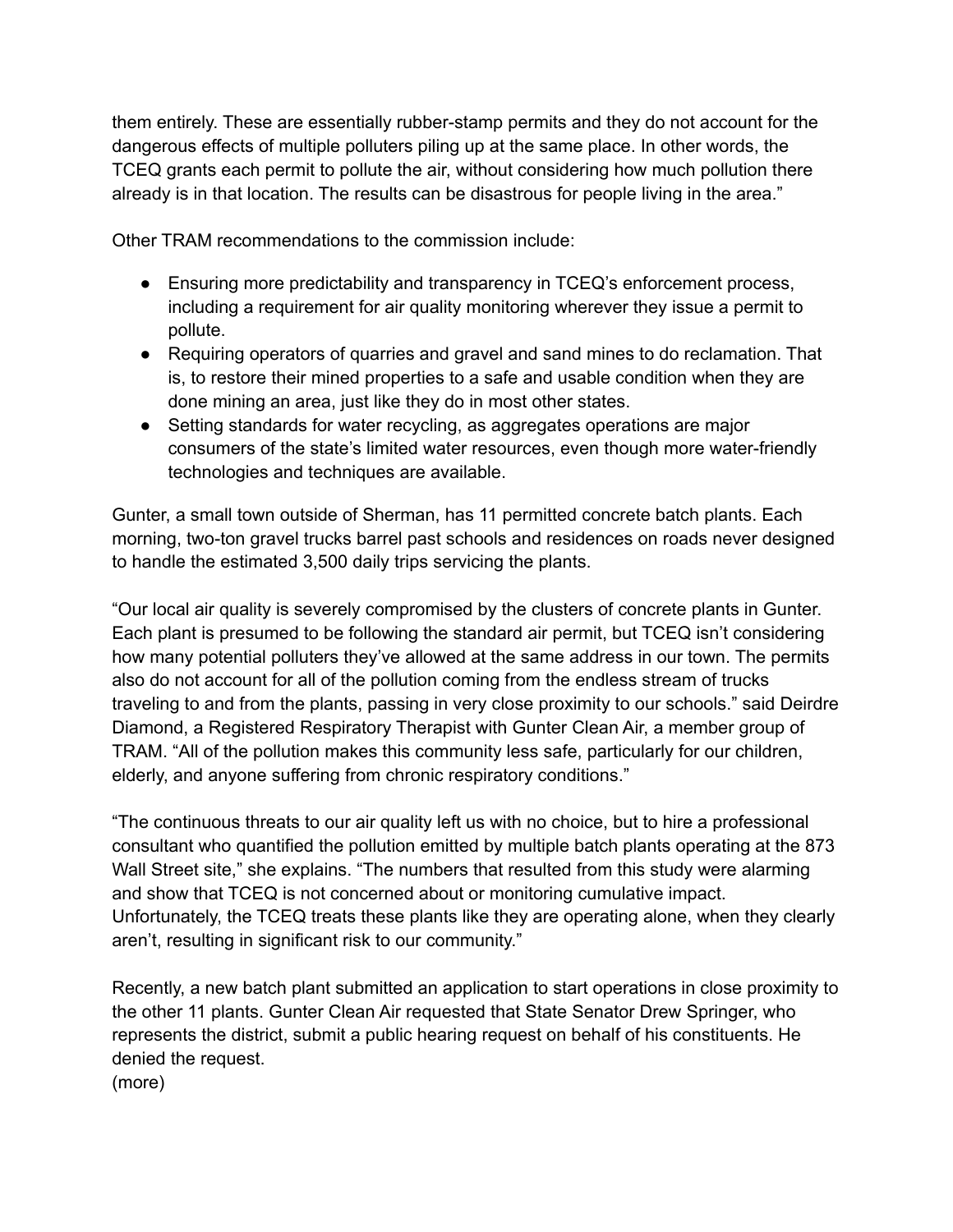"At this time our office will not request a public meeting on this application," his staff responded. "We will continue to work closely with the community to ensure Gunter continues to experience the pristine air and managed growth that the City has done such a good job of managing."

An air quality dispersion modeling report conducted by Air Resources Specialists of Fort Collins, CO, looked at five concrete batch plants located on contiguous and adjacent properties. "The modeling results indicated exceedances of the applicable National Ambient Air Quality Standards (NAAQS) for all pollutants (PM10, PM2.5 and NO2)," the report concluded. Gunter Clean Air has made multiple attempts to meet with the Senator to share this report, but his staff has ignored those requests as well.

Springer is on the Sunset Advisory Commission that helps oversee the TCEQ. He is up for re-election this fall, andhis top two donors include the Texas Aggregates and Concrete Association and BP North America. One of the Sunset Commission's recommendations for TCEQ in 2011 led to passage of House Bill 2694, which requires any TCEQ Commissioner running for elected office to resign from office before accepting campaign contributions, to avoid conflicts of interest. Gunter Clean Air points out that it would make sense to apply this same rule to the Sunset Advisory Commissioners, since they are responsible for overseeing the regulator agency.

With more than 180 facilities, Harris County leads the state in concrete batch plants. As in Gunter, however, the cumulative impact of that much exposure, often in communities of color, is not considered by TCEQ.

"In our region, these permits are invariably applied for in communities of color and working class neighborhoods due to lax zoning laws and historic discrimination from redlining," says Anthony D'Souza, Policy and Research Coordinator for Air Alliance Houston. "In many cases, small-lot single family residences literally share a property line with these facilities."

TCEQ, he added, has "bare minimum" requirements for public hearing notifications, limited to posting signs at proposed sites and small-print notices in a local newspaper or public library. These inadequacies mean that the burden for knowing about new permits is largely placed onto residents. So oftentimes communities are completely unaware or by the time they realize it's too late to organize or engage meaningfully in the permitting process, due to the short, 30-day comment window.

From 2015-2020, TCEQ received more than 100 requests for concrete batch plant air emissions permits in Houston, according to the agency. Only two were denied. (more)

Even once a permit is issued, the burden is on residents to monitor these facilities and to ensure they are compliant with what they're permitted to do.